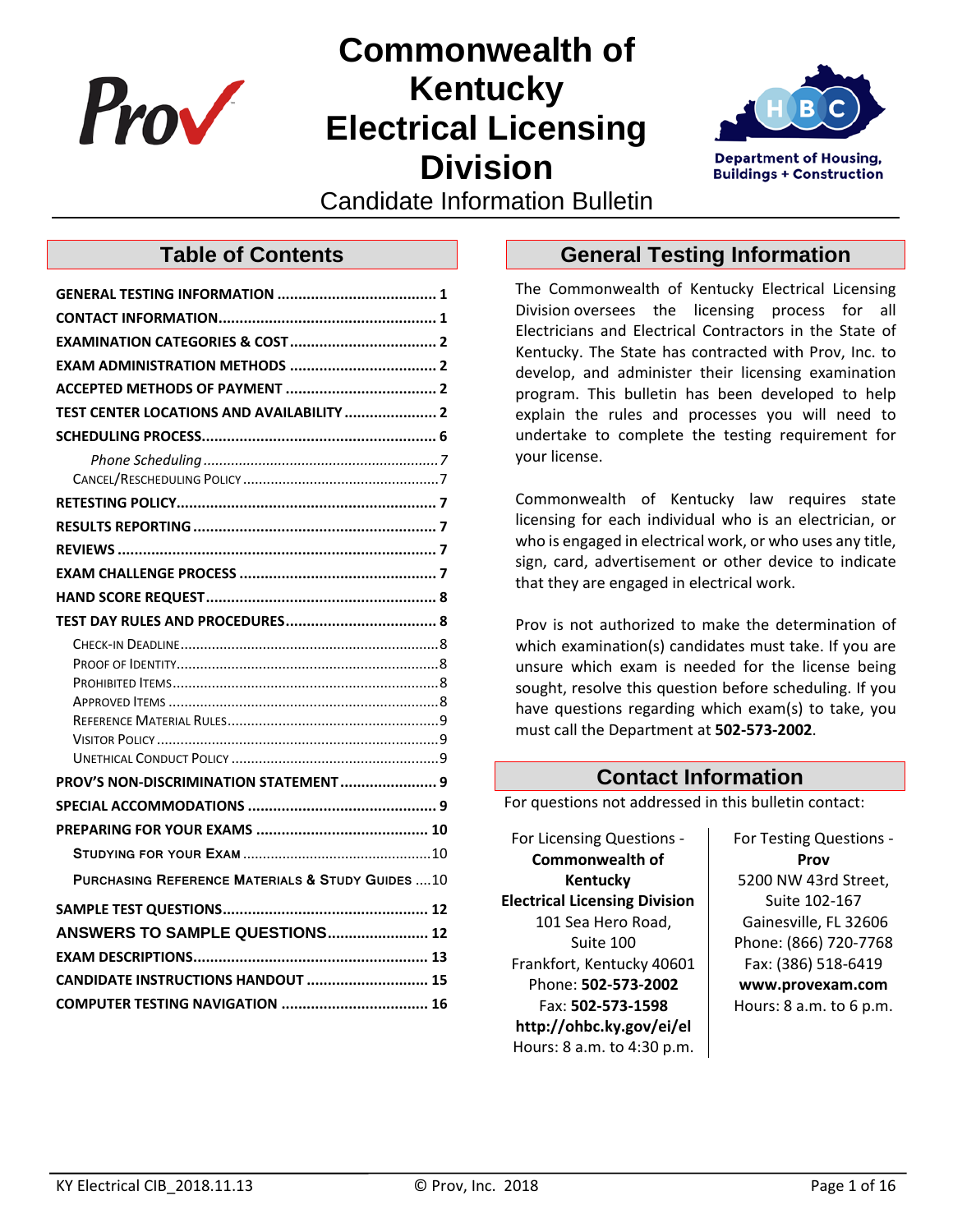### **Examination Categories & Cost**

<span id="page-1-0"></span>The following is a list of the examinations administered by Prov for licensing through the Commonwealth of Kentucky Electrical Division. All exams are open book and are timed. Detailed information about exam content, duration and reference materials can be found in the Exam Descriptions section of this document.

- Journeyman Electrician
- Master Electrician
- Electrical Contractor

Examinations are Computer-based and cost is \$80.00.

### <span id="page-1-1"></span>**Exam Administration Methods Computer-Based Testing**

Prov has taken every effort to make its computer testing system as easy to use as possible. No specific computer experience or typing skills are needed to take the test. Candidates who take a computer-based test will be given verbal and written instructions and will complete an interactive tutorial prior to testing.

The written instructions for computerized exams are included in this bulletin. Please refer to the Candidate Instruction Handout for these instructions and a visual of the screen layout.

For an opportunity to preview Prov's computer-based testing system before arriving at the test center, candidates can watch a demonstration video by visiting [https://youtu.be/h3T9svnIdLY.](https://youtu.be/h3T9svnIdLY) This short movie provides a basic demonstration of how to take a test on Prov's computer system.

### <span id="page-1-2"></span>**Accepted Methods of Payment**

Candidates paying for their examinations or any other Services provided by Prov can use the following methods of payment:

- **Money Orders**
- **E** Cashier's Checks
- **E** Certified Checks
- **EXPLES** Credit Cards (American Express, Discover, Master Card, Visa)

No personal or company checks will be accepted and all registrations that include personal or company checks will be returned without processing.

### **Test Center Locations and Availability**

<span id="page-1-3"></span>Prov has established eleven (12) testing centers within Kentucky where candidates can take their examinations. These testing centers are located in Ashland, Bowling Green, Florence, Frankfort, Highland Heights, Lexington, Louisville, Murray, Owensboro, Paducah and Somerset. Please refer to the individual list for each site for its testing availability and directions.

### 1. **Ashland Community and Technical College Computer Access Center 1400 College Drive Ashland, Kentucky 41101**

Availability: Computer tests are administered on Mondays, Wednesday & Fridays at 9:00 a.m. & 2:00 p.m.

Directions: -From U.S. 52: Cross the bridge to Ashland, follow 13th Street West approximately 1 mile. Turn left onto Ramey Street, and left again onto College Drive. Directions:-From I-64: From Exit 185, turn North (towards Ashland) onto KY 180. Go straight approximately 9 miles. Turn right onto Ramey Street, then left onto College Drive. (KY 180 becomes US 60, then 13th Street). For Map, Please visit https://ashland.kctcs.edu/about\_actc/our\_campuses/c ollege\_drive\_campus/index.aspx

2. **Western Kentucky University Counseling and Testing Center 1906 College Height Blvd # 11024, Potter Hall 409 Bowling Green, Kentucky 42101** 

Availability: Computer Tests are administered on Mondays, Wednesday & Fridays at 9:00 a.m. & 2:00 p.m.

Directions: For Campus Maps, please visit: https://www.wku.edu/campusmap.FROM NORTH AND SOUTH I-65: #Take Exit 26 off of Interstate 65. Turn toward Bowling Green onto Cemetery Road. Continue straight for three miles. Cemetery Road becomes Fairview Avenue. Continue going straight across 31-W Bypass. You will pass a fire station on your left. After passing the fire station, go through one traffic light and a stop sign, then turn left at the second stop sign onto College Street (this is a one-way street). Stay on College Street through downtown Bowling Green and continue until you reach the top of the hill.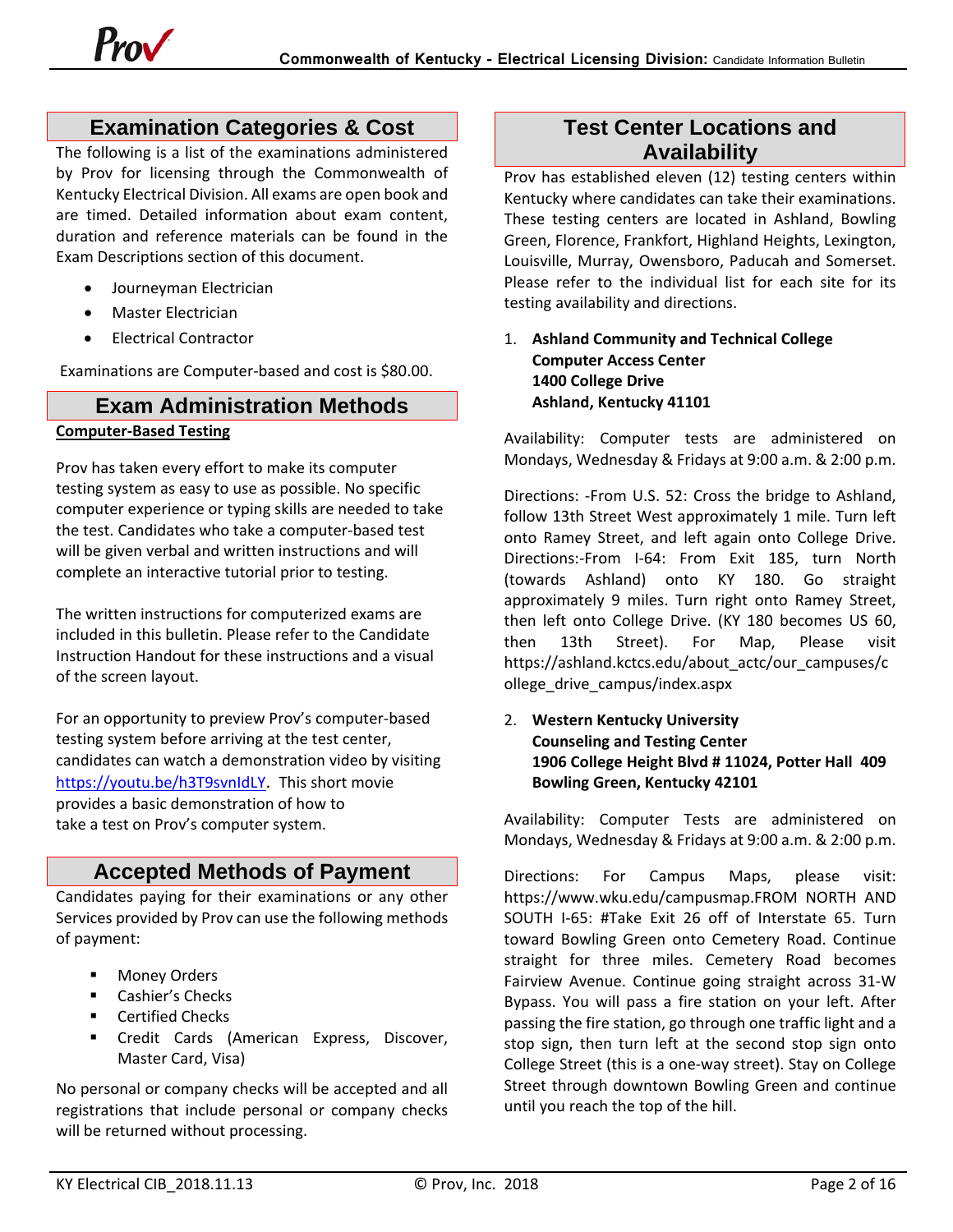College Street will dead-end at College Heights Boulevard at a statue of Henry Hardin Cherry. Turn right onto College Heights Boulevard at the stop sign and stay in the right-hand lane. The next stop sign is College Heights Blvd. Turn right. Turn right at the traffic light onto University Blvd. which becomes Kentucky Street. Turn right onto Alumni Avenue. Welcome Center guests may park inside the Alumni Square Parking Garage.\*The Welcome Center is located next door inside the Augenstein Alumni Center. IF YOU ARE TRAVELING ON THE WILLIAM NATCHER PARKWAY (from Owensboro): Take Exit 7 (previously Exit 5) off the William Natcher Parkway for US-68. Turn left off the exit ramp. You will travel approximately 2 miles, go under a train trestle, and come to a stop light at University Boulevard. Turn left on University Boulevard. University Boulevard is a 4-lane road; get in the righthand lane on the right side. You will pass the baseball field, the football stadium, and the basketball arena (all on your right). Just past the basketball arena is a parking structure with a stop light next to it; go straight at this stop light. This is University Blvd. which becomes Kentucky Street. Turn right onto Alumni Avenue. Welcome Center guests may park inside the Alumni Square Parking Garage.\* The Welcome Center is located next door inside the Augenstein Alumni Center. \*Buses may park in the Adams Street Lot, accessible from Kentucky Street.

### 3. **Gateway Community and Technical College Center for Adv. Manufacturing- Assessment Center 500 Technology Way, Room B02 Florence, Kentucky 41042**

Availability: Computer tests are administered on Monday, Tuesday, Thursday & Friday at 9:00am and 2:00pm.

Directions: From the North: Take I-71/I-75 South to Exit 178, Mount Zion Rd. / KY 536 .Turn left onto Mount Zion Road / KY 536. Turn left onto Sam Neace Blvd. (third traffic light) .Turn left onto Technology Way (just north of Grainger's). For the Bank of Kentucky Classroom and Training Center, turn left and park at the south end of the building. For the Center for Advanced Manufacturing, go straight and park in the lots at the north side of the building.

Directions from the South: Take I-71/I-75 North to Exit 178, Mount Zion Road / KY 536 .Turn right onto Mount Zion Road / KY 536. Turn left onto Sam Neace Blvd. (second traffic light). Turn left onto Technology Way (just north of Grainger's). For the Bank of Kentucky Classroom and Training Center, turn left and park at the south end of the building. For the Center for Advanced Manufacturing, go straight and park in the lots at the north side of the building.

### 4. **Thorn Hill Education Center 700 Leslie Ave Frankfort, Kentucky 40601**

Availability: Computer tests are administered on Tuesday & Thursday at 11:00 am.

Directions: Please visit this link for directions http://thornhilleducation.org/directions.html

### Directions coming from I-64 East

Stay straight to go onto I-64 E. Then 48.16 miles Take the US-127 N exit, EXIT 53B, toward Frankfort. Then 0.37 miles Merge onto Lawrenceburg Rd. Then 0.20 miles Stay straight to go onto US Highway 127 S. Then 1.52 miles US Highway 127 S becomes US-127 N. Then 2.85 miles Stay straight to go onto Clinton St/KY-420. Continue to follow Clinton St. Then 0.36 miles Turn left onto High St/KY-420. Then 0.09 miles Turn right onto Holmes St. Then 1.25 miles Turn left onto Henry St. Then 0.18 miles Take the 3rd right onto Leslie Ave. Then 0.02 miles 700 Leslie Avenue is on the left.

### Directions coming from I-75 N / I-64

Merge onto I-75 N/I-64 W toward Louisville/Cincinnati. Then 2.55 miles Keep left to take I-64 W via EXIT 118toward Frankfort/Louisville. Then 16.62 miles Take the US-60 exit, EXIT 58, toward Frankfort/Versailles. Then 0.27 miles Merge onto US-60 W toward Frankfort/Kentucky State University. Then 2.57 miles Stay straight to go onto US-421 N/Wilkinson Blvd. Then 1.49 miles Take the ramp toward Frankfort. Then 0.24 miles Merge onto Owenton Rd. Then 0.10 miles Stay straight to go onto Holmes St. Then 0.35 miles Turn right onto Henry St. Then 0.18 miles Take the 3rd right onto Leslie Ave. Then 0.02 miles 700 Leslie Ave, Frankfort, KY 40601-1238, 700 Leslie Avenue is on the left.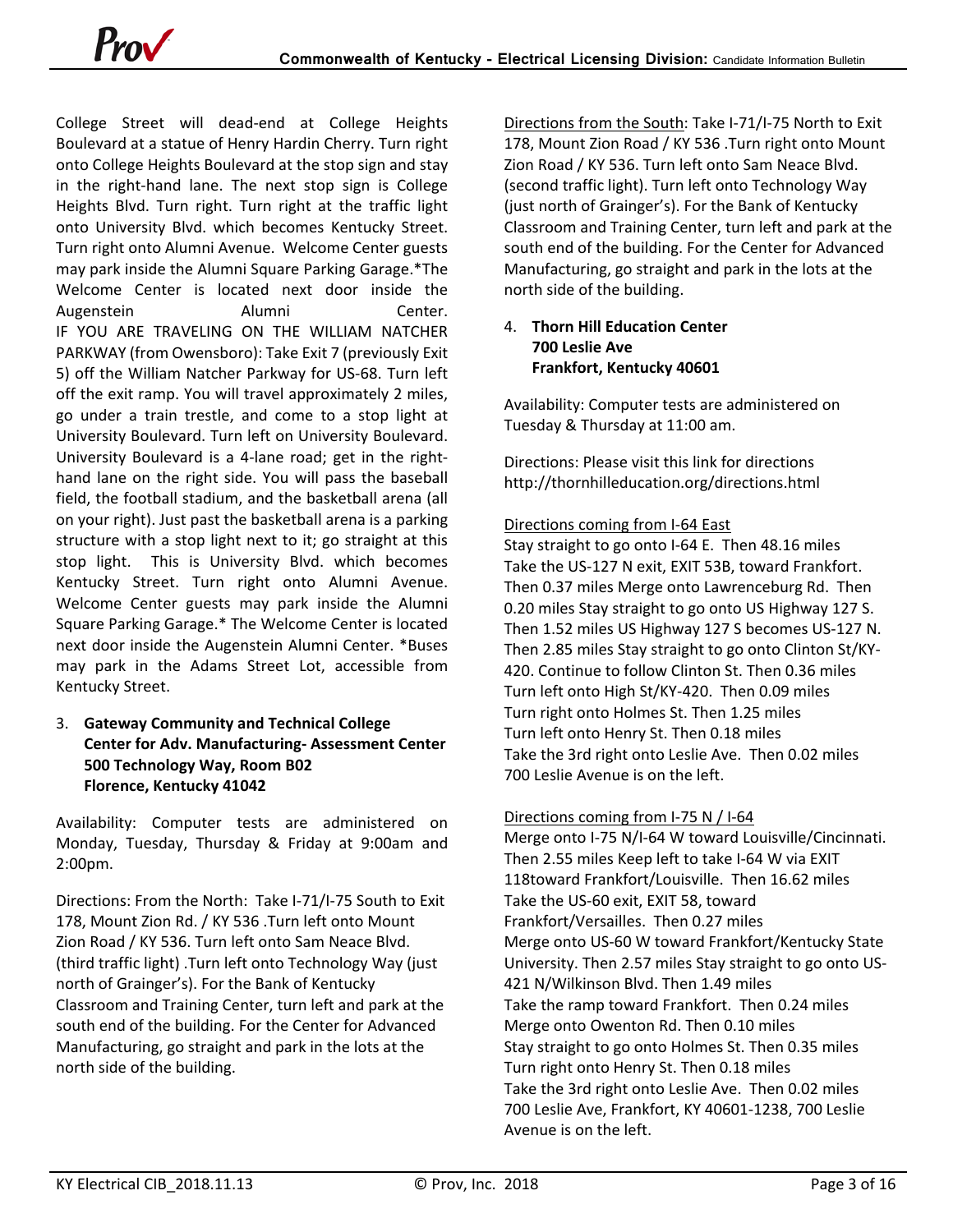

### 5. **Northern Kentucky University 101 University Center 1 Nunn Drive Highland Heights, Kentucky 41099**

Computer Tests are administered Monday through Friday at 8:30 a.m. and 12:30 p.m.

Directions: For a campus map please visit: http://inside.nku.edu/content/dam/testingservices/docs/TestingServ\_GoogleMap2.pdf and https://map.nku.edu/#!UMAP\_2016042711391

Parking: All examinees testing with NKU Testing Services who do not have a valid NKU parking pass must park in either the Welcome Center (Visitor) Garage, University Drive Garage or Kenton Drive Garage. The garages accept both cash and credit cards.

6. **Bluegrass Community and Technical College Leestown Campus - 164 Opportunity Way North Building, Suite 110 Lexington, Kentucky 40511**

Availability: Computer tests are administered on Mondays through Friday at 9:00 a.m. & 2:00p.m.

Directions: For a campus map please visit:

https://bluegrass.kctcs.edu/about/our\_campuses/leest own.aspx

PARKING: Parking is FREE at the Leestown campus. Candidates are encouraged to park in either Lot F or Lot C. BCTC Campus Security regularly patrols the campus and will issue warnings for violations of parking regulations.

7. **University of Louisville Testing Services, Davidson Hall, Room 310 106 E. Brandeis Street Louisville, Kentucky 40208**

DIRECTIONS: Please note that the site address cannot be located by GPS. For a campus map and parking directions please visit [http://louisville.edu/testing/parking-and-directions.](http://louisville.edu/testing/parking-and-directions)

For questions regarding these directions please call 502- 852-6606.

Availability: Computer tests are administered on Tuesday, Wednesday, Thursday at 9:30 a.m. & 1:30p.m. 8. **Madisonville Community College Assessment Ctr. Adult Education Center - ACE2 , RM – 106 100 School Avenue Madisonville, Kentucky 42431**

Availability: Computer tests are administered Tuesday, Wednesday & Friday at 8:30am and 12:30pm

PLEASE NOTE: The Madisonville Community College Assessment Center is NOT located on the main campus of the college. We recommend you use these directions because of confusion with GPS systems and our address.

From I-69 South (Heading south from Henderson/Evansville):Lake the KY-70 (Exit 114) for Madisonville/Central City • At the ramp, keep right to go toward Madisonville. At the end of the ramp, turn right onto KY-70/East Center Street. Continue to follow KY-70/East Center Street for about 1 mile until you reach North Main Street. (East Center Street becomes a one way street called Arch Street) • Turn Left onto North Main Street. At the next traffic light, turn right onto West Center Street. Drive approximately 0.6 miles until you see a football field. Turn right onto School Avenue immediately after the football field. MCC Assessment Center is located in the first building on your left at 100 School Avenue. o The building is called ACE2 Adult Education Center o Room Number 106 o You may park in anywhere in front of the building. #From I-69 North (heading north from Crofton, Hopkinsville, Pembroke): Take the KY-70 (Exit 114) for Madisonville/Central City • At the ramp, keep left to go toward Madisonville. At the end of the ramp, turn left onto KY-70/East Center Street. Continue to follow KY-70/East Center Street for about 1 mile until you reach North Main

Street. (East Center Street becomes a one way street called Arch Street) • Turn Left onto North Main Street. At the next traffic light, turn right onto West Center Street. Drive approximately 0.6 miles until you see a football field. Turn right onto School Avenue immediately after the football field. MCC Assessment Center is located in the first building on your left at 100 School Avenue. o The building is called ACE2 Adult Education Center o Room Number 106 o You may park anywhere in front of the building.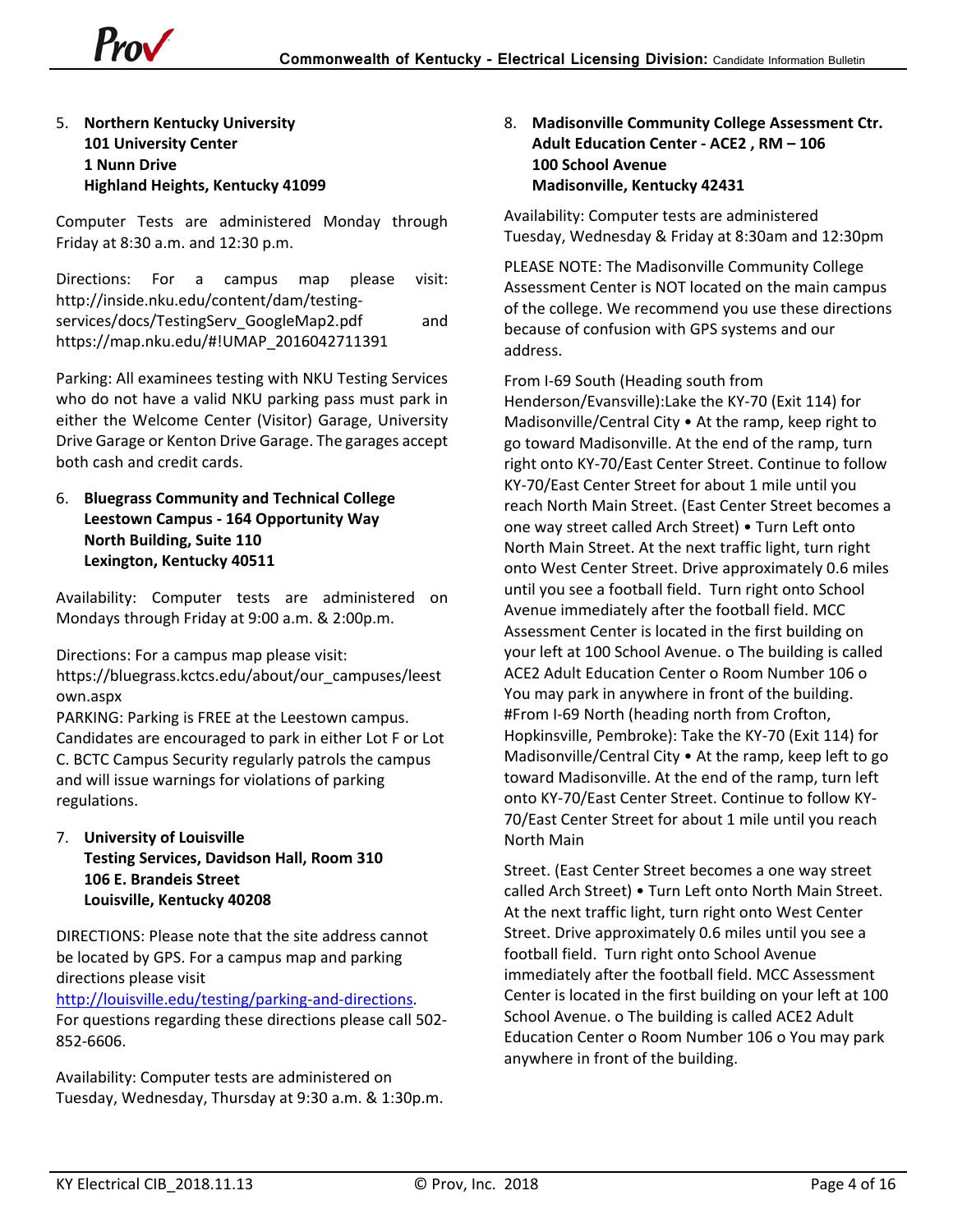

### 9. **Murray State University Testing Center University Counseling Services-Testing Center C105 Oakley Applied Science Murray, Kentucky 42071**

Availability: Computer tests are administered Monday through Friday at 9:00am and 1:30pm

DIRECTIONS: Please visit our campus map at http://www.murraystate.edu/Info/CampusMap.aspx We strongly suggest that examinees call the Testing Center at least two days prior to their appointment to obtain more specific instructions on directions/location and parking at 270-809-6848. Heading South on Hwy 641 turn right on Main Street/ Hwy 94 turn right again on N. 16th Street drive past Univ Drive to the next parking lot on the right hand side Enter the bldg directly east of the parking lot and find room C-105.

10. **Owensboro Community and Technical College Assessment Services 1501 Frederica Street Owensboro, Kentucky 42301**

Availability: Computer tests are administered on Monday and Wednesday at 9:00 a.m. & 4:00 p.m. and Friday at 9:00 a.m. & 2:00 p.m.

DIRECTIONS: **From the East** (Lexington, Elizabethtown): Take the Martha Lane Collins/Bluegrass Pkwy to Elizabethtown for approximately 71 miles. Take exit #1B/I-65/Wendell H. Ford/Western Kentucky Pkwy/Nashville/Paducah to the left onto I-65. After 2.2 miles, take exit #91/US 31W/KY 61/Wendell H. Ford Western Kentucky Pkwy. Onto the west toward Paducah/Owensboro. Stay on the Wendell H. Ford/Western Kentucky Pkwy. West for approximately 60 miles. Take the William H. Natcher Pkwy. North (exit 77A), towards Owensboro. Follow the parkway for 30 miles to Owensboro. Take exit #72B/US 60/Audubon Parkway/Owensboro/Henderson to the left onto the Wendell Ford Expressway. /US 231/US 60 West. Exit at Frederica St. (exit 14), and turn right (heading north). Owensboro Community and Technical Colleges Downtown Campus is approximately three miles and is located on the right side of the road.

DIRECTIONS: **From the North** (Indiana or Louisville via Indiana) From Interstate 64, take exit 57A (left onto US-231 south). Approximately 35 miles later, turn left on Frederica St. Owensboro Community and Technical College Downtown Campus is approximately two miles and is located on the left side of the road.

DIRECTIONS: **From the West** (via Henderson) Take the Audubon Pkwy. East toward Owensboro. Approximately 23 miles later, the parkway will end. Take Exit 24A/US-60 east/William H. Natcher Pkwy. /Owensboro on to the Wendell H. Ford Expressway. /US 60 East. Take Exit 11/KY 81/West Parrish Ave. Turn left on Parrish Ave. After approximately 2.5 miles, turn right on Frederica St. Owensboro Community and Technical Colleges Downtown Campus is approximately 0.2 miles on the left side of the road.

DIRECTIONS: **From the South** (via the William H. Natcher Pkwy. North) Take the William H. Natcher Pkwy. North until it ends in Owensboro. Take US 60west to the left (exit 72B). Exit at Frederica St. (exit 14), and turn right on Frederica St. (heading north). Owensboro Community and Technical Colleges Downtown Campus is approximately three miles and is located on the right side of the road.

### 11. **West Kentucky Community and Technical College Emerging Technical Center, Room 133 4810 Alben Barkley Drive Paducah, Kentucky 42001**

Availability: Computer tests are administered on Monday, Tuesday and Friday at 9:00 a.m. & 1:00 p.m.

DIRECTIONS: For a campus map please visit [https://secure.westkentucky.kctcs.edu/wk](https://secure.westkentucky.kctcs.edu/wk-campusmaps/)[campusmaps/](https://secure.westkentucky.kctcs.edu/wk-campusmaps/)

12. **Somerset Community College Assessment Center 808 Monticello Street Somerset, Kentucky 42501**

Availability: Computer tests are administered on Mondays at 9:00 a.m. & 2:00 p.m.

DIRECTIONS: Turn East from HWY 27 at Stop Light #16. Continue straight through the four way stop. This is Monticello Street and UK Drive. Continue straight on UK Drive. Please park in the last parking lot on the left (Meece Strunk Lot). The Assessment Center is located in the Harold D. Strunk Learning Resources Building (The Learning Commons); this is the first building on the right side of the campus.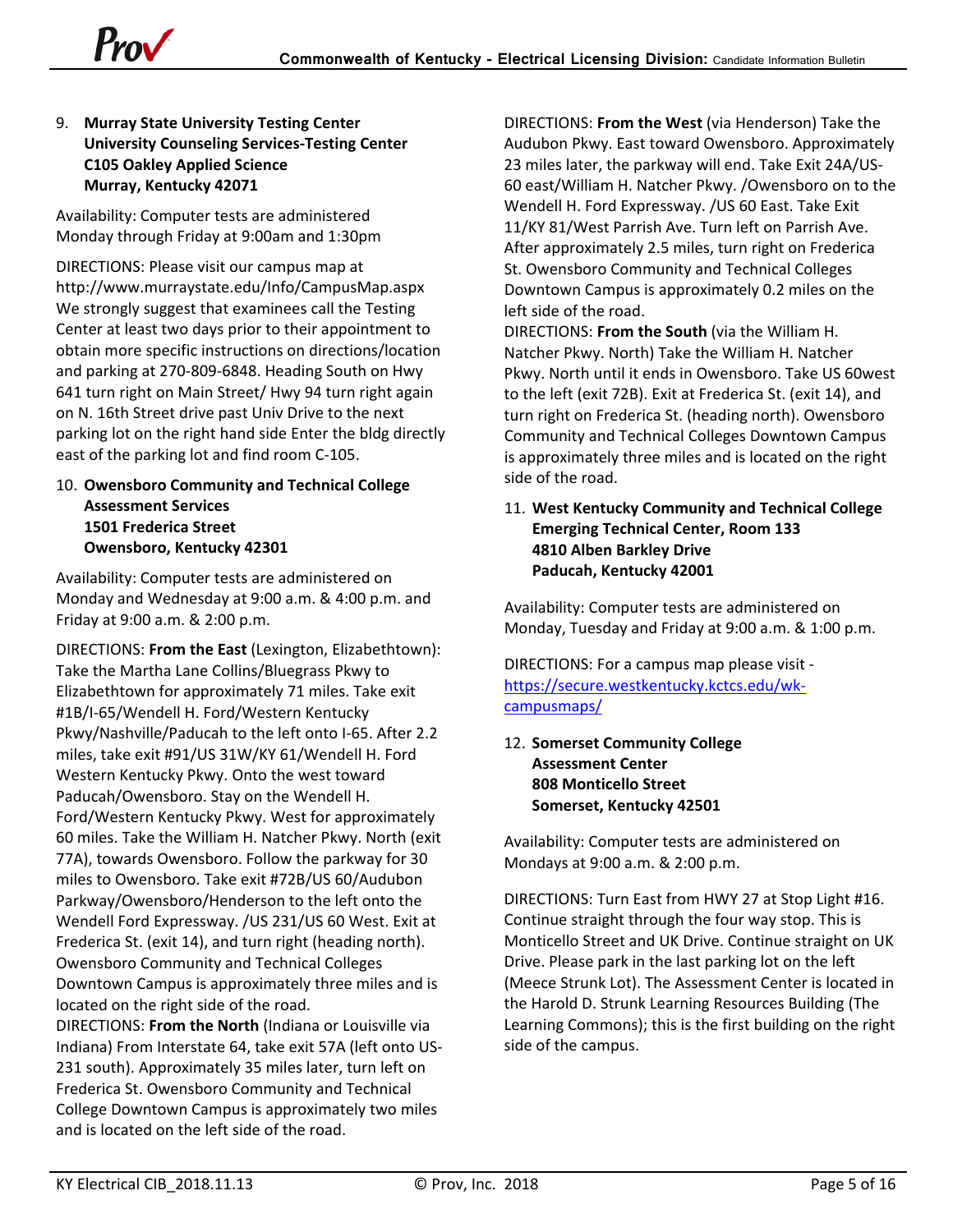### **Scheduling Process**

<span id="page-5-0"></span>Scheduling your examination is a two-step process; first, you must register for the exam, and then you must select a testing date and make payment for your exam.

Prov offers several convenient methods to allow candidates to schedule their examination(s) in advance. Candidates may use any of these methods to schedule their testing appointments. Note that there is no difference in fees for use of any of these methods.

The advance scheduling methods available are:

- Online
- Over the phone
- By Mail
- By Fax

The deadline for scheduling your test will vary based on the testing center you select. The advance scheduling deadline ranges between one to six business days depending on the testing location.

#### **Advance Scheduling Methods**

#### **Online Scheduling**

To schedule online, a candidate must go to Prov's home page at www.provexam.com.

#### **Step 1:**



On the right hand side of the homepage:

- **Locate** the Test icon
- **Press** the Test icon
- **Select** Book a Test

Next, select the **NEW EXAM REGISTRATION** link at the bottom of the next screen.

#### **Step 2:**

Use the Dropdown menu under "Select Certifying Body", and select:

### **Commonwealth of Kentucky Electrical Licensing**

#### **Step 3:**

Then under "Select a License/certificate", choose the license you are seeking:

- **Journeyman Electrician**
- **Master Electrician**
- **Electrical Contractor**

#### **Step 4:**

Enter the following information into the fields that are provided.

- Name (First and Last)
- Address
- City
- State
- Postal Code
- Email Address
- Telephone Number

Then select the button labeled:

#### **Step 5:**

Schedule a Date, Time, Location for your exam by selecting the link labeled: Find suitable time and venue

**Save Changes**

#### **Step 6:**

The scheduling system will display a map to graphically show where the different testing centers are located. Select a testing center from the list of centers to the right of the map. Select the SCHEDULE link to check the calendar for the testing center.

| $n - 10r$<br>Springfield<br>polis<br>岗<br>Dayton                                                                                  | 700 Leslie Ave<br>Frankfort, KY 40601<br><b>SCHEDULE</b>                                                        |
|-----------------------------------------------------------------------------------------------------------------------------------|-----------------------------------------------------------------------------------------------------------------|
| W<br>amilton<br>umbu                                                                                                              | <b>KY - Lexington - BCTC</b><br>Leestown Campus - 164 Opportunity Way<br>Lexington, KY 40511<br><b>SCHEDULE</b> |
| 茵<br>lorence<br>茹<br>ville                                                                                                        | (Inactive) IN - Madison - IT<br>590 Ivy Tech Drive<br>Madison, IN 47250<br><b>SCHEDULE</b>                      |
| $\overline{\mathbf{c}}$<br><b>Lexington</b><br>ο<br>-<br>abethtown<br>Aap data ©2018 Google<br>Terms of Use<br>Report a map error | KY - Louisville - UL                                                                                            |

### **Step 7:**

Select a test **date** and **time** from the calendar that matches your schedule.

### **Step 8:**

Confirm your selected date and time, and select **Add to Cart**.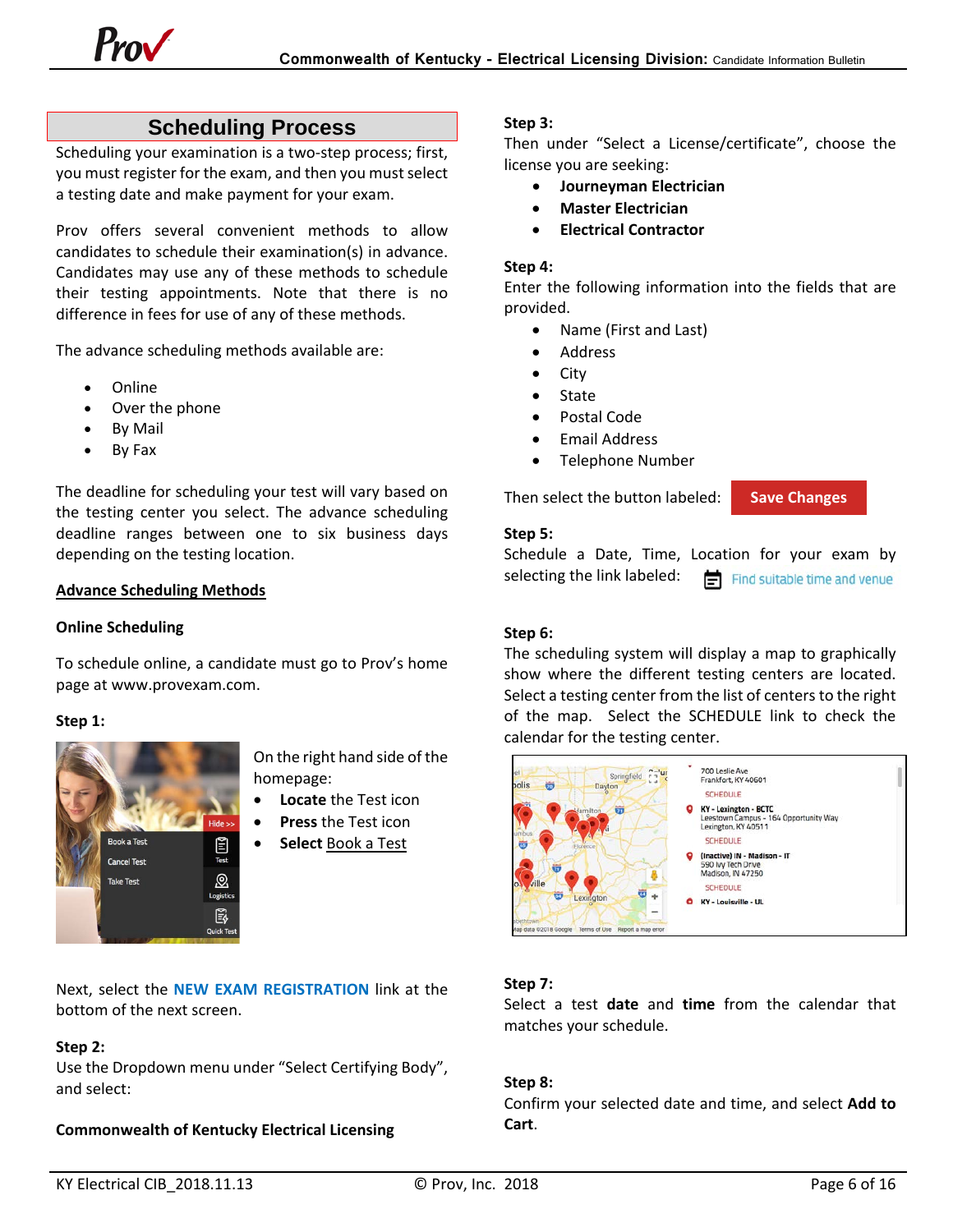#### **Step 9:**

Proceed to payment. If you have provided an email address, the invoice for your exam payment will be automatically emailed to you.

If you have any problems with online scheduling, give us a call at (866) 720-7768.

### <span id="page-6-0"></span>**Phone Scheduling**

To schedule for an examination by phone, candidates should contact Prov toll free at 866-720-7768. Prov scheduling staff is available 8:00 a.m. through 6:00 p.m. ET, Monday through Friday.

Candidates should be prepared to provide the Prov scheduling staff with their name, Prov Candidate ID and their ZIP code. Once Prov confirms the candidate's identity, Prov staff will search the database for the next available testing session at the candidate's preferred testing location and will provide candidates with any alternate locations that may be in close proximity to their address. Once candidates are scheduled, Prov staff will email them information regarding their testing schedule.

#### <span id="page-6-1"></span>**Cancel/Rescheduling Policy**

If candidates need to change or cancel their testing appointment, they must contact Prov at least three business days prior to their scheduled date. Changes will be made at no cost if candidates notify Prov by the deadline.

If candidates fail to appear for their test or fail to cancel or reschedule their testing session by the close of business three days prior to their scheduled test date, they will forfeit their exam fees.

### **Retesting Policy**

<span id="page-6-2"></span>Failed examinations can be retaken as often as is necessary. There is no waiting period and candidates can schedule a new testing session for the first available testing date. Candidates cannot retake an exam once they have passed that exam unless required by the Commonwealth of Kentucky Electrical Licensing Division.

### **Results Reporting**

<span id="page-6-3"></span>Upon completion of an examination, a candidate's test will be scored and he/she will be provided with a score result while at the testing center. There is no charge for the on-site scoring.

Journeyman Electrician and Electrical Contractor exams will be scored and graded against a cut-score of 70%. Master Electrician exams will be scored against a cut score of 75%. Those achieving the cut score or higher will receive a passing grade on that exam. Because the examination process is a requirement for licensure with the Commonwealth of Kentucky Electrical Licensing Division, candidates automatically consent to permit Prov to share their test results with the State.

### **Reviews**

<span id="page-6-4"></span>Reviews are intended to help candidates audit their testing results by allowing them to see which questions were missed.

Candidates may request a review of their exam after failing an exam category two (2) times. To be eligible for a review, candidates must score within 10 points of the required passing score. The review for all tests is 1-1/2 hours in length. During the review candidates will be provided a printout of the questions they missed and the answers chosen in response to those questions. The review will be conducted under the same testing conditions as the exam using the same test security rules.

The cost of the review is the same as the exam fees and based on when you wish to review your test. Candidates will request or schedule a review using the same methods described earlier for scheduling.

### **Exam Challenge Process**

<span id="page-6-5"></span>If during an exam or review, candidates encounter a question they think is inaccurate or otherwise incorrect, they are encouraged to submit an Exam Comment form to Prov detailing why they feel the question is in error.

Candidates testing on computer may make their comments in the testing system, while those taking a paper/pencil format exam may submit comments on a comment form that can be obtained from the test proctor at the testing center.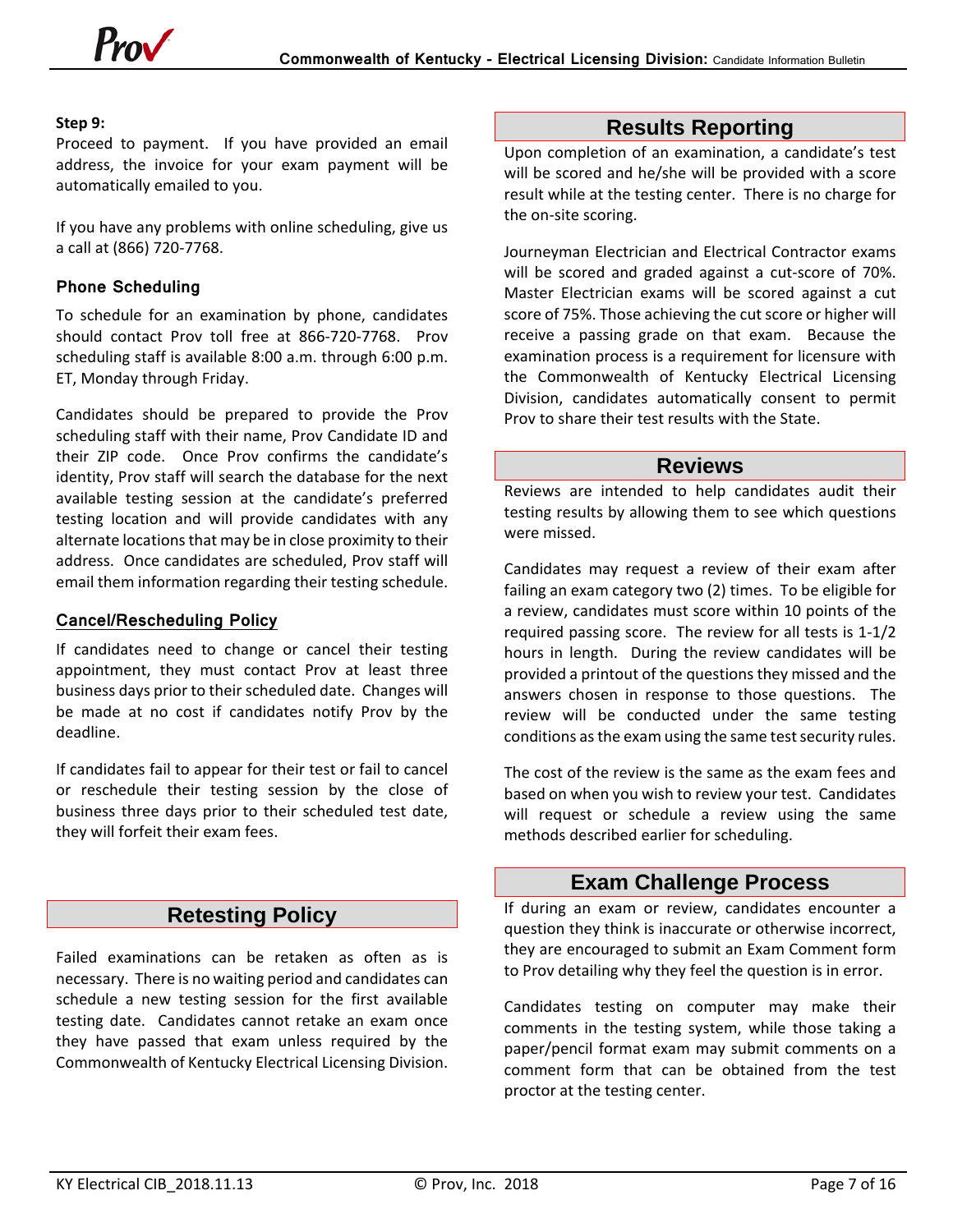Candidates who are reviewing an exam will automatically be provided with an Exam Comment form.

Prov staff will review each comment within two weeks of receipt by Prov and will make scoring adjustments should any comment result in a change to a test question. To verify the final status of comments submitted, candidates can check for a score change online through their candidate account. Candidates can log into Arkiv by going to our website at www.provexam.com and entering their Candidate ID and password. When candidates reach the candidate home page inside of Arkiv, they can select the MY ACCOUNT Tab and then the EXAM HISTORY button and see the results of all the exams they have taken with Prov. Any changes made to a grade will be reflected on the score result within two weeks of submitting the Exam Comment form. Detailed answers to questions or comments are not provided for security purposes.

### **Hand Score Request**

<span id="page-7-0"></span>Prov ensures the accuracy of our exam results. Our computer system, Arkiv, is designed to identify and report any potential error in data collected from an exam session. If you would like to have your score reassessed for accuracy, you can request a Hand Score by calling Prov at 1-866-720-7768 and asking for a Hand Score Request Form.

A Hand Score Request form requires a signature and must be mailed to Prov. Forms must be received by Prov no later than ninety (90) days after your examination administration date and must be accompanied by a copy of your original score letter.

Once a Hand Score is received, Prov Staff will process the request within seven (7) to ten (10) business days. During the Hand Score process a staff member will ensure that your answers were properly recorded and scored by comparing the captured answers to the exam key. Upon completion of the Hand Score we will provide a letter by mail to report the outcome of the reassessment.

The cost of the hand score is \$25.00 (includes tax).

### <span id="page-7-1"></span>**Test Day Rules and Procedures**

### <span id="page-7-2"></span>**Check-in Deadline**

The doors to each testing center will open at least 30 minutes before all scheduled testing appointments in order to check candidates into the testing center.

Candidates should plan to arrive early to make sure they are seated by the time the testing begins. If candidates are late in arriving, AND the testing session has already begun, CANDIDATES WILL BE TURNED AWAY and will forfeit their exam fees and will be required to reschedule for a future testing date.

### <span id="page-7-3"></span>**Proof of Identity**

Upon arriving at the testing center, candidates will be required to show government-issued, photo-bearing identification. The photo-bearing ID must be current and valid. Forms of valid photo-bearing ID are a driver's license, passport, or military ID. Candidates will also be required to sign a test center log, and will be photographed by the test center staff. If candidates cannot produce a valid government-issued photo ID, refuse to participate in signing the test center log, or refuse to be photographed, they will be dismissed from the testing center and forfeit all testing fees for that testing session.

There may be times for religious reasons, a candidate does not have a photo ID. In this situation, if they have a State driver's license without a photo, a State ID card without a photo that is issued by the DMV, or a birth certificate, we will accept these as valid identification.

### <span id="page-7-4"></span>**Prohibited Items**

No cameras, recorders, cell phones or other communication devices are allowed in the testing room. Talking and smoking are not allowed in the testing room.

### <span id="page-7-5"></span>**Approved Items**

Candidates may bring the following approved items into the testing center:

- **Pencils.** (Paper/pencil testing only)
- **Calculator**. Only simple 4-function calculators are permitted. PDAs, cell phones or other special calculators (i.e. ElectriCalc, etc.) are NOT permitted.
- **Approved References**. (See information below).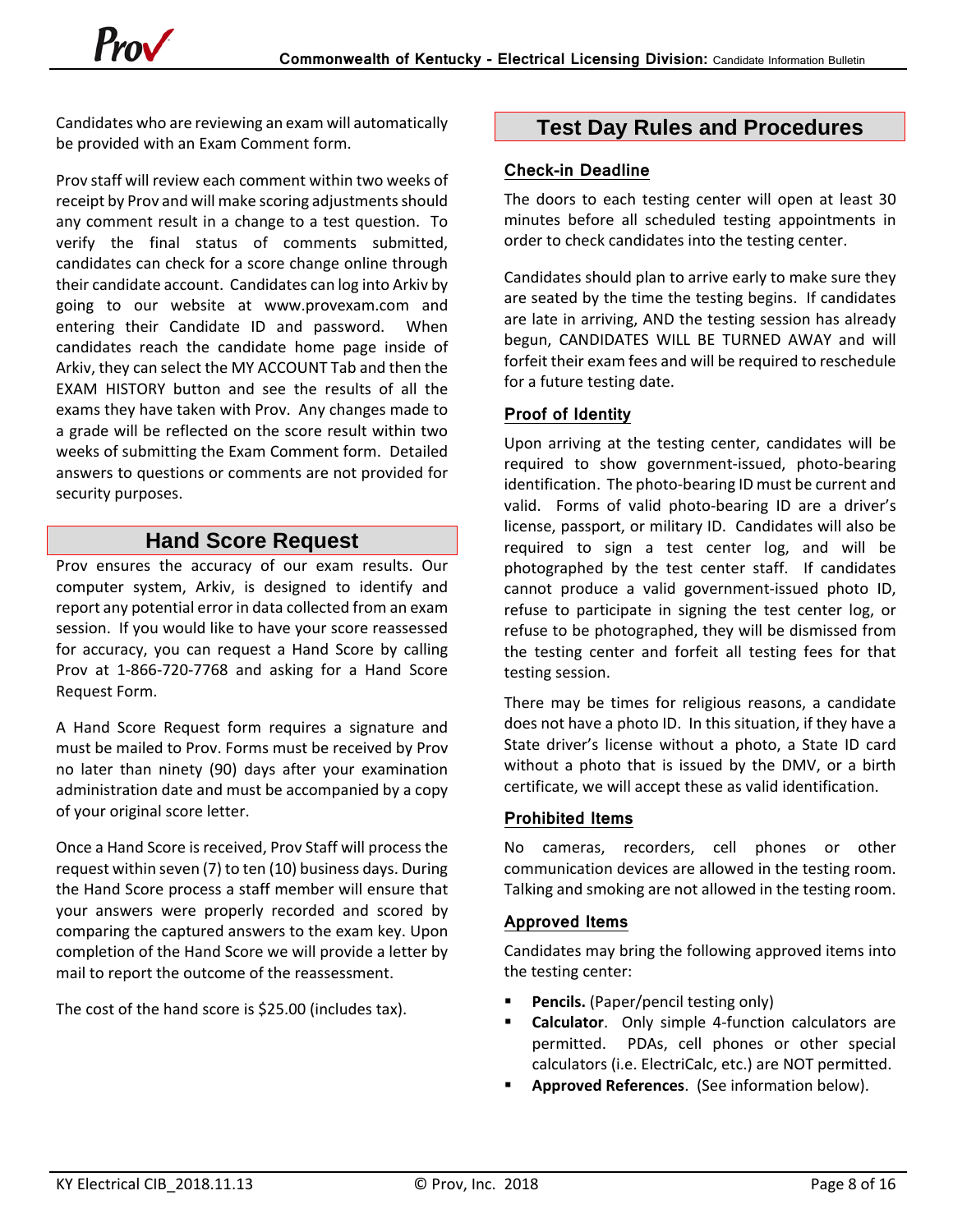### **Reference Material Rules**

<span id="page-8-0"></span>All examinations are designed to allow candidates to use **authorized** references while taking their exams. For a list of what reference materials are authorized for the exams, please refer to the exam description for the candidate's exam. All candidates' reference materials will be checked by the Prov test administrator prior to the candidates being permitted access to the testing room.

Candidates should prepare their reference materials using ONLY the following methods.

- **Highlighting**
- Handwritten notes must be in pen (INK)
- **Attaching permanent tabs**

Reference materials which do not meet the following guidelines will not be allowed in the testing room. These guidelines are in place to ensure that every candidate is tested fairly and that no candidate has access to unapproved resources.

- Handwritten notes in pencil will NOT be allowed and will need to be erased before using the reference.
- Moveable tabs are NEVER permitted in a reference book.
- A reference book CANNOT contain Post-it notes.
- Additional key word indexes (such as the Key Word Index by Tom Henry) CANNOT be included or added to any reference book.
- **Photocopied documents CANNOT be added to a** reference book.
- Photocopied versions of a reference book are NEVER permitted.
- Formula Sticks (such as the Ohm's Law) CANNOT be included or added to any reference book.
- Test preparation study guides are NOT approved references and are NOT permitted in the testing center.

Prov asks that candidates leave all unauthorized materials in their vehicle. If candidates are caught using unauthorized materials during testing, these materials will be confiscated, their testing will be terminated with fees forfeited, and the Division will be notified of their actions. During the testing process candidates MUST NOT:

Share reference materials during testing.

 Highlight, underline, mark or write any kind of information in their reference materials during testing.

### <span id="page-8-1"></span>**Visitor Policy**

No one other than the candidate will be allowed in the testing room. Non-testing visitors are NOT permitted to wait in the lobby while candidates test.

### <span id="page-8-2"></span>**Unethical Conduct Policy**

Any individual caught giving or receiving assistance during or after the examination, or caught using unauthorized materials during the examination will be reported directly to the Division. Those caught in the act of cheating will be dismissed from the examination and their testing results will be frozen. Furthermore, the candidate will forfeit the examination fees paid. Finally, anyone caught with test questions in their possession, either during or following the examination will be prosecuted by Prov for theft of copyrighted testing materials.

### <span id="page-8-3"></span>**Prov's Non-Discrimination Statement**

Prov provides equal access to its exams and testing programs for all eligible persons. Although individual jurisdictions that Prov represents are wholly responsible for determining eligibility of candidates, it is the policy of Prov to maintain an environment free of discrimination and to prohibit discrimination and harassment against any person on the basis of race, color, national origin, gender, religion, age, disability, political beliefs, sexual orientation, and veteran, marital or family status.

Harassment of Prov program participants, proctors, staff or candidates will not be tolerated. If candidates wish to express concerns about discrimination, they should contact Prov at 866-720-7768 or write to: Prov, Inc., 5200 NW 43rd St., Suite 102-167, Gainesville, FL 32606.

### **Special Accommodations**

<span id="page-8-4"></span>Prov complies with the Americans with Disabilities Act (ADA) in providing special accommodations for candidates that require additional assistance during the testing process. If candidates feel that they qualify for a special accommodation during testing, they should contact Prov at (866) 720-7768. Prov will require written documentation from a licensed physician or psychologist documenting the disability and further require a request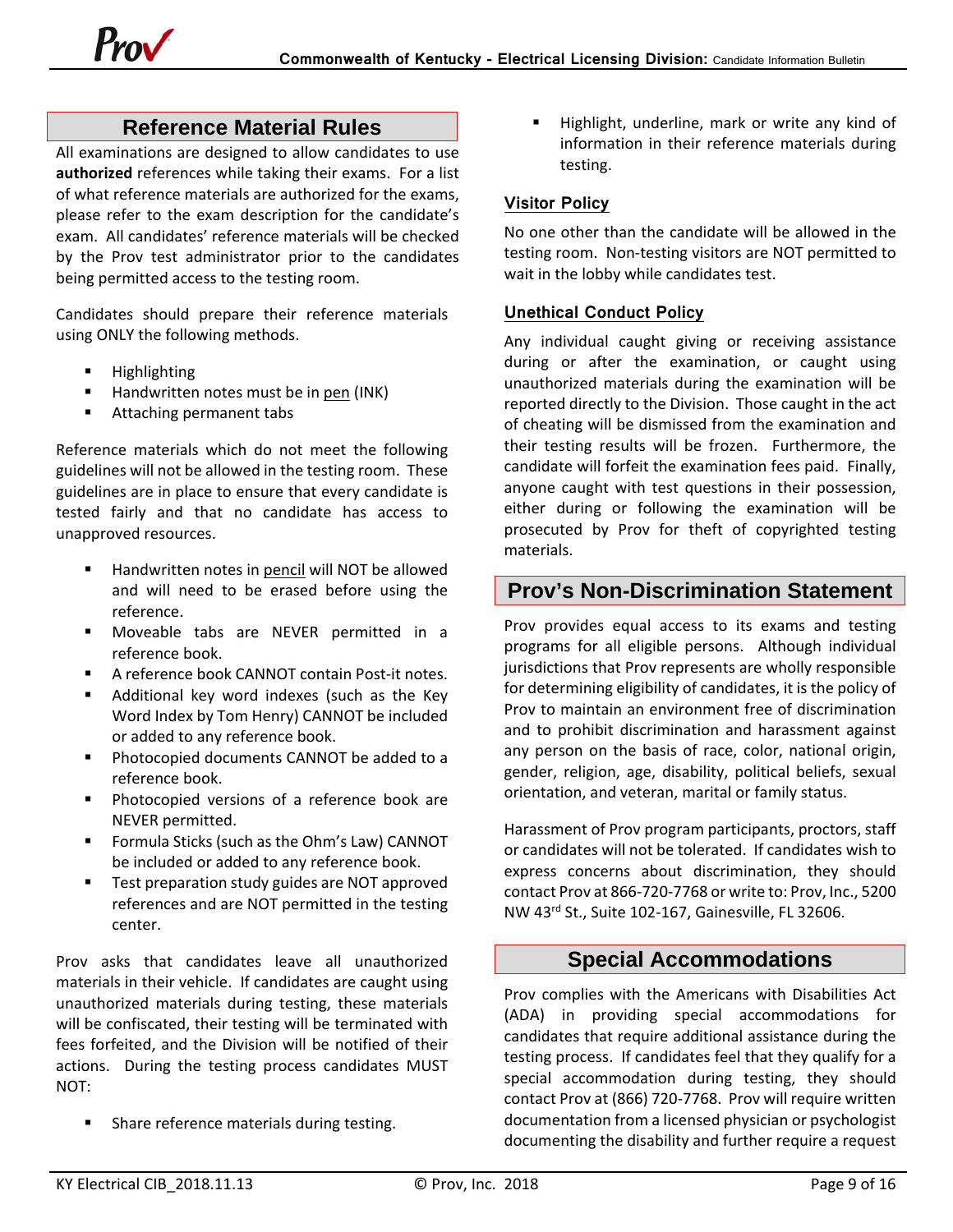describing the requested remedy. Prov will then work directly with the candidates to make the accommodations they will need in order to complete their examination.

### **Preparing for Your Exams**

#### <span id="page-9-1"></span><span id="page-9-0"></span>**Studying for your Exam**

The contractor licensing examinations that candidates will take are designed to test what qualified contractors should know as they begin operations in the electrical field. The test questions used on the examinations have been prepared by contractors and cover the wide range of topics candidates would normally encounter as a contractor in their particular field. If candidates have worked in this field for some period of time in a variety of different settings, they likely have experienced much of what will be found on their examination. On the other hand, if the candidates' experience is limited (not only in years but in the variety of work performed) then it is likely they may want to spend time increasing their knowledge by studying areas in which they are less familiar. For all candidates, the reality is that people forget those things they don't use, and over time a candidate's knowledge in some areas may have decreased.

Prov recommends that candidates prepare for their tests by familiarizing themselves with the exam references with emphasis on the subject areas listed in each exam description. Candidates who are familiar with their reference materials will spend less time searching for answers during the exam. When preparing for the exam, remember that hand-written notes are not allowed in a reference book used for testing. Candidates are encouraged to prepare their test materials by highlighting text or placing permanent tabs on important pages.

It is NOT mandatory that candidates purchase any study materials in preparation for their examinations; however, all examinations permit the use of authorized study materials and candidates may be at a disadvantage if they do not bring those materials with them to their testing session. At a minimum Prov recommends that candidates have their own code books related to their exams which may be useful to candidates after their testing is complete.

### <span id="page-9-2"></span>**Purchasing Reference Materials & Study Guides**

You will be provided with a list of reference books when you apply for your test. You can also go to our website for this info. In addition to publisher information, Prov has listed the reference book's ISBN and a website at which candidates can purchase the reference book. Most reference books can also be purchased by phone or online through the following companies. Shipping charges will apply. Brick and mortar locations are indicated, but candidates should call to verify that orders are ready for pickup.

Many of the books for your examination are available from Prov using the following information.

**Prov Bookstore** 

10234 South 2460 East Sandy, Utah 84092 [www.provbookstore.com](http://www.provbookstore.com/)

Toll Free: 866-720-7768

- Books also available from the following book vendors.
- **@ Home Prep, Inc.**

900 East Hill Ave, Suite 380, Knoxville, TN 37915 www.contractor-licensing.com 800-952-0910

- **AAA Construction School, Inc.** 34 Arlington Road South, Jacksonville, FL 32216 www.aaaconstructionschool.com 800-741-7277 or 904-722-9994
- **American Contractors Exam Services** 737 Southern Hwy, Mineral Wells, WV 26150 www.examprep.org 800-992-1910
- **Builder's Book Depot** 1001 East Jefferson Rd, Ste 5, Phoenix, AZ 85034 www.buildersbookdepot.com 800-284-3434 or 602-252-4050
- **Florida Licenses and Corporations, Inc.** 1150 NW 72nd Ave, #720, Miami, FL 33126 www.floridalicensesandcorporations.com 305-446-3442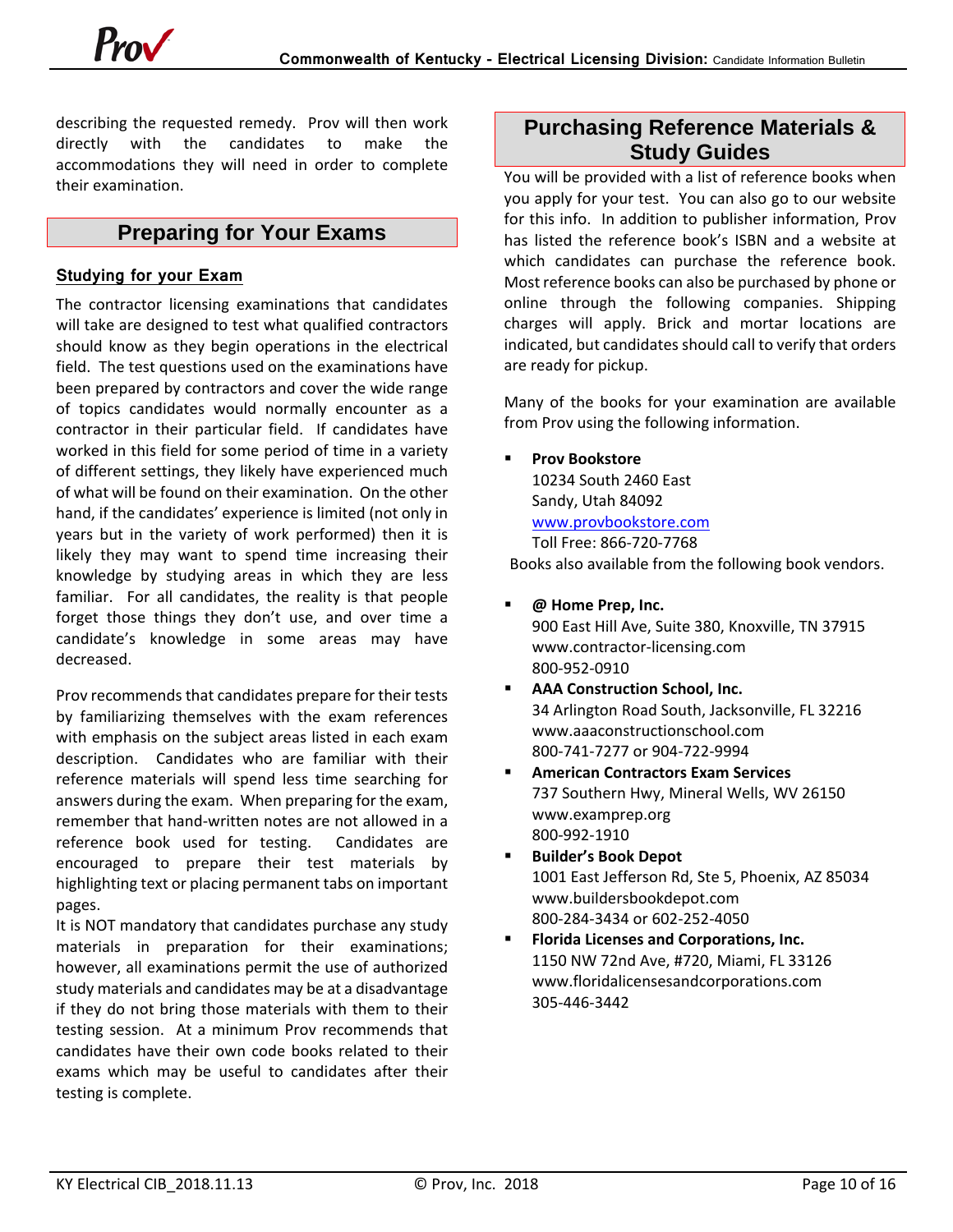

- **F** International Code Council 900 Montclair Rd, Birmingham, AL 35213 4051 Flossmoor Rd, Country Club Hills, IL 60478 5360 Workman Mill Rd, Whittier, CA 90601 11711 W 85th St, Lenexa, KS 66214 www.iccsafe.org 800-786-4452
- **My Pearson Store**  http://www.mypearsonstore.com 800-947-7700 (Opt. 5)
- **North American Contractors Association** www.infonaca.com 336-540-0149

If candidates need assistance in ordering any study materials, they may contact Prov by phone at 866-720- 7768.

### **Practice Exams Available from Prov**

Prov also offers practice examinations in several exam categories. Practice examinations cost \$25.00 each and may be ordered either by phone or online at www.provbookstore.com. Practice examinations prices do not include tax nor shipping. Candidates must be sure to use the correct shipping option when ordering. Prov provides practice exams for the following tests:

- Journeyman Electrician
- Master Electrician
- Electrical Contractor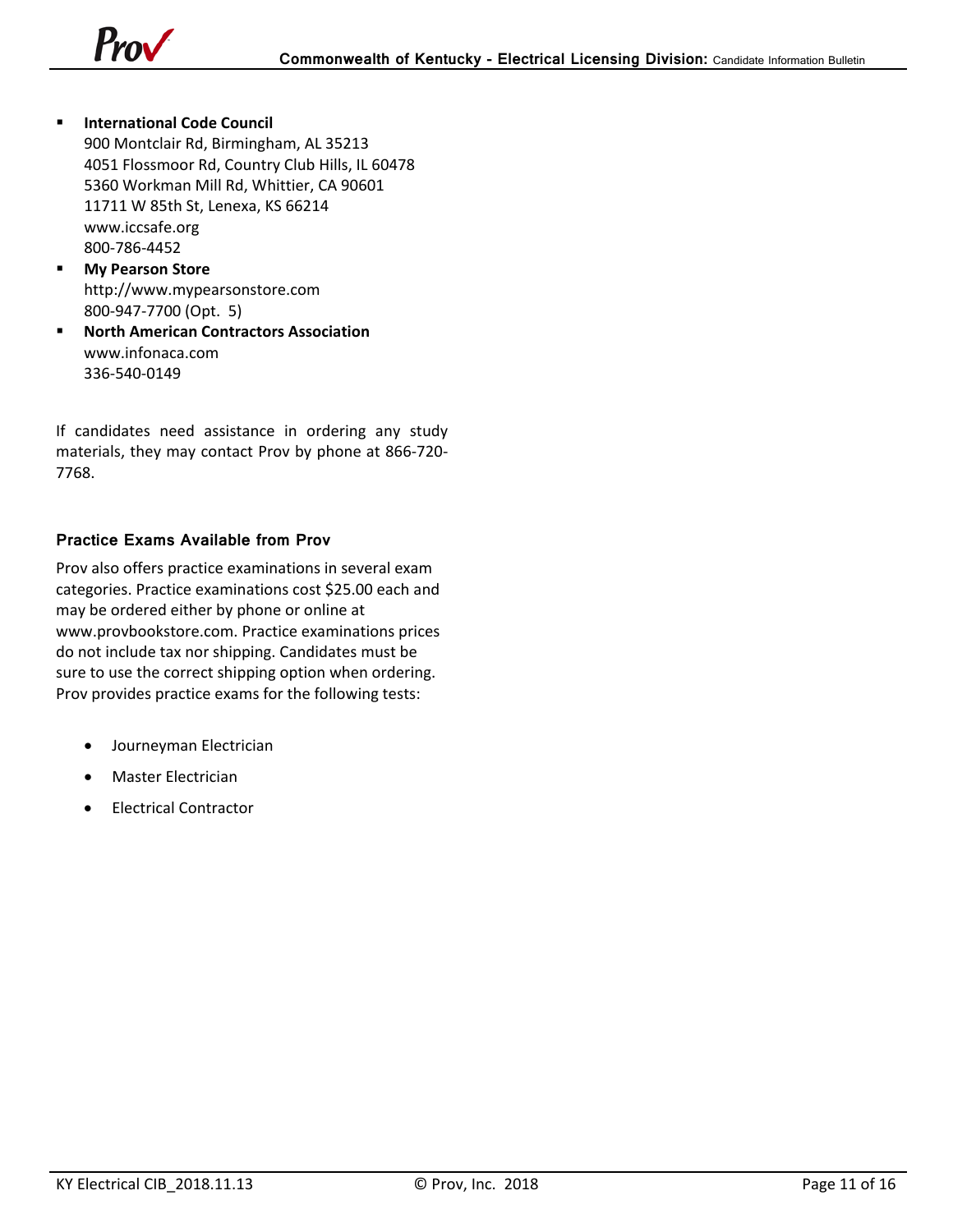

### **Sample Test Questions**

The following are sample questions that reflect the format and style of the questions found on exams.

- 1. The bonding conductor used to connect the bonding grid on a swimming pool shall NOT be smaller than a solid #
	- a. 10 AWG.
	- b. 8 AWG.
	- c. 6 AWG.
	- d. 4 AWG.
- 2. What does the alpha character I represent when stating the equation  $P = E \times I$ ?
	- a. Intrinsic circuit
	- b. Intrinsic electromotive force
	- c. Intensity of current
	- d. Isotopic character
- 3. If 15 amp circuits were used, the NEC would require a 2000 square foot house to have a MINIMUM of how many branch circuits?
	- a. 2
	- b. 3
	- c. 4
	- d. 5
- 4. Equipment that is electrically connected to a telecommunications network is required to be listed in accordance with section \_\_\_\_\_\_ of the NEC.
	- a. 110.16
	- b. 240.6
	- c. 800.18
	- d. Chapter 9, Table 5(A)
- 5. A required emergency standby generator that utilizes an internal combustion engine as the "prime mover" is required to have sufficient fuel supply on premises to operate for a period of NOT less than \_\_\_ hours at full demand operation of the system.
	- a. 24
	- b. 12
	- c. 8
	- d. 2
- <span id="page-11-0"></span>6. Which section of the NEC determines the installation of service equipment on manufactured buildings?
	- a. 230.60
	- b. 230.70
	- c. 240.6
	- d. 250.66
- 7. The MAXIMUM ampacity of an individual branch circuit using type FCC cable is
	- a. 15 amps.
	- b. 20 amps.
	- c. 30 amps.
	- d. 50 amps.
- 8. The MINIMUM service demand for 10-8 kW ranges in an apartment complex would be
	- a. 80 kW.
	- b. 27.2 kW.
	- c. 25 kW.
	- d. 16 kW.

### <span id="page-11-1"></span>**Answers to Sample Questions**

- 1. **B** 8 AWG.
- 2. **C** Intensity of current
- 3. **C** 4
- 4. **C** 800.18
- 5. **D**  2.
- 6. **B** 230.70.
- 7. **C** 30 amps
- 8. **C** 25 kW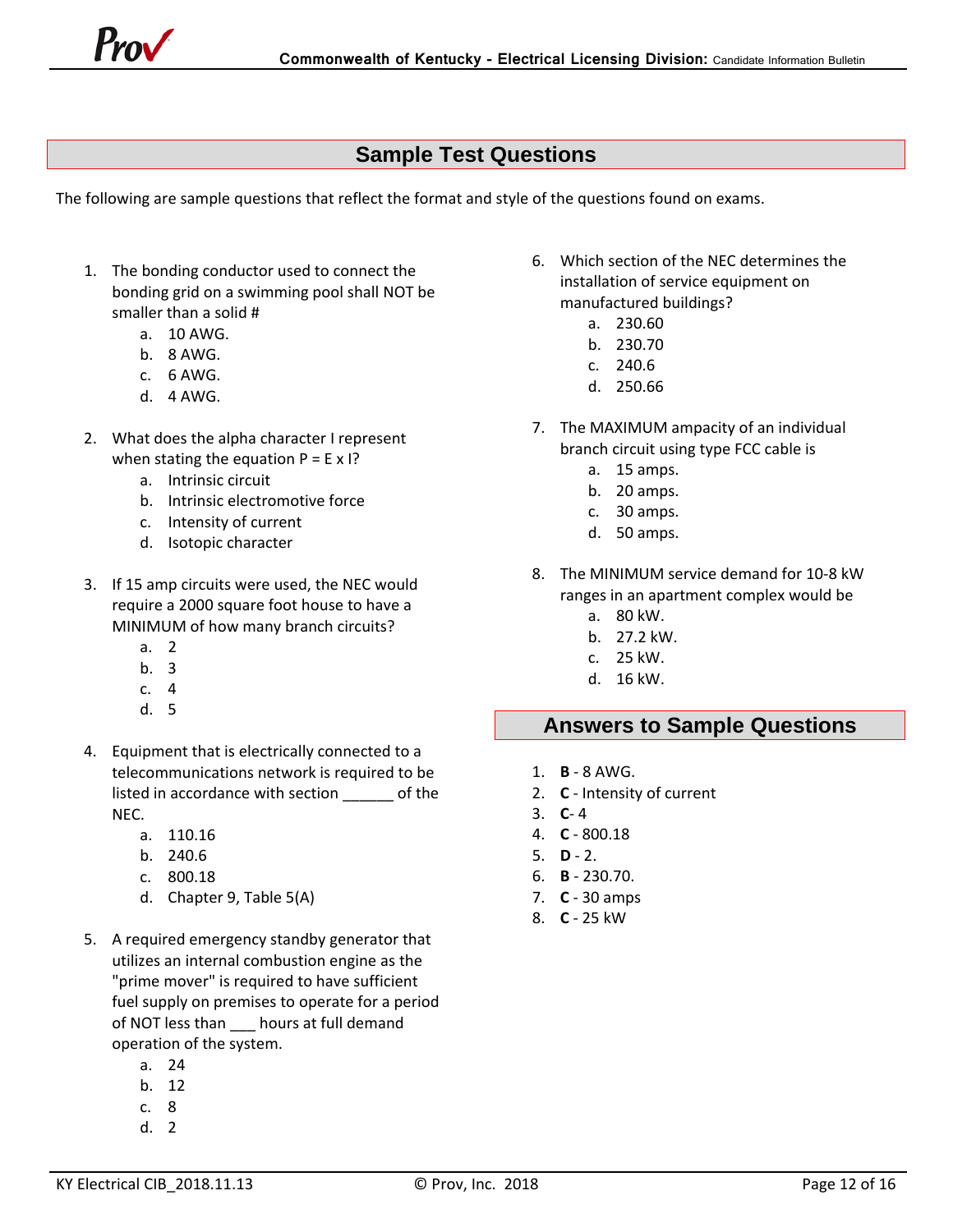### **Exam Descriptions**

### <span id="page-12-0"></span>**Electrical Contractor**

A Contractor's license may be held to conduct business without holding a Master license. However, a person with a Contractor license must be associated with a Master license holder

| <b>Number of Questions</b>   | 40             |
|------------------------------|----------------|
| Time allowed (hours)         | 1.5            |
| <b>Subject Area</b>          | # Quest.       |
| <b>Business Organization</b> | 2              |
| <b>Contract Management</b>   | 5              |
| Estimating & Bidding         | 4              |
| <b>Financial Management</b>  | 5              |
| Labor Laws                   | 4              |
| Licensing                    | 3              |
| Lien laws                    | 3              |
| Project Management           | $\overline{4}$ |
| <b>Risk Management</b>       | 3              |
| Safety OSHA                  | 3              |
| Tax Laws                     | 4              |
|                              |                |

#### **References**

- **Kentucky Electrical Licensing Law 815 KAR 35**, 2017. ISBN: None. Commonwealth of Kentucky, KY. Available at http://ohbc.ky.gov/ Candidate printed versions will be allowed at the testing facility for open book exams
- **Kentucky Lien Law**, 2017. Commonwealth of Kentucky, KY. Available at http://ohbc.ky.gov/ Candidate printed versions will be allowed at the testing facility for open book tests
- **NASCLA Contractors Guide to Business, Law and Project Management**, 11th. ISBN: 978-1-934234-67-2. NASCLA, 23309 N. 17th Drive, Building 1, Unit 110, Phoenix, AZ 85027. Available at www.nascla.org or www.provbookstore.com.
- **Or the 12th edition of the NASCLA Basic Contractors Guide to Business, Law and Project Management**, 11th or 12. ISBN: not a reference book. National Association of State Contractors Licensing Agencies, 23309 North 17th Drive, Building 1, Unit 10, Phoenix, AZ 85027.

### **Journeyman Electrician**

| <b>Number of Questions</b>             | 80       |
|----------------------------------------|----------|
| Time allowed (hours)                   | 3        |
| <b>Subject Area</b>                    | # Quest. |
| General Electrical Theory & Principles | 7        |
| Plan Reading                           | 5        |
| Wiring & Protection                    | 15       |
| Wiring Methods & Materials             | 17       |
| Motors & Controls                      | 11       |
| <b>Equipment for General Use</b>       | 10       |
| Special Occupancies                    | 5        |
| Special Equipment                      | 4        |
| <b>Special Conditions</b>              | 3        |
| <b>Communication Systems</b>           | 3        |

#### **References**

- **NFPA 70 - National Electric Code 2017**, 2017. ISBN: 978-145591277- 3. National Fire Protection Association, 1 Batterymarch Park, Quincy, MA 02169-7471. Available at www.nfpa.org.
- **Ugly's Electrical References**, 2017. ISBN: 978-1-284-11936-7. Jones and Bartlett Publishers, 40 Tall Pine Dr., Sudbury, ME 01776. Available at www.uglys.net.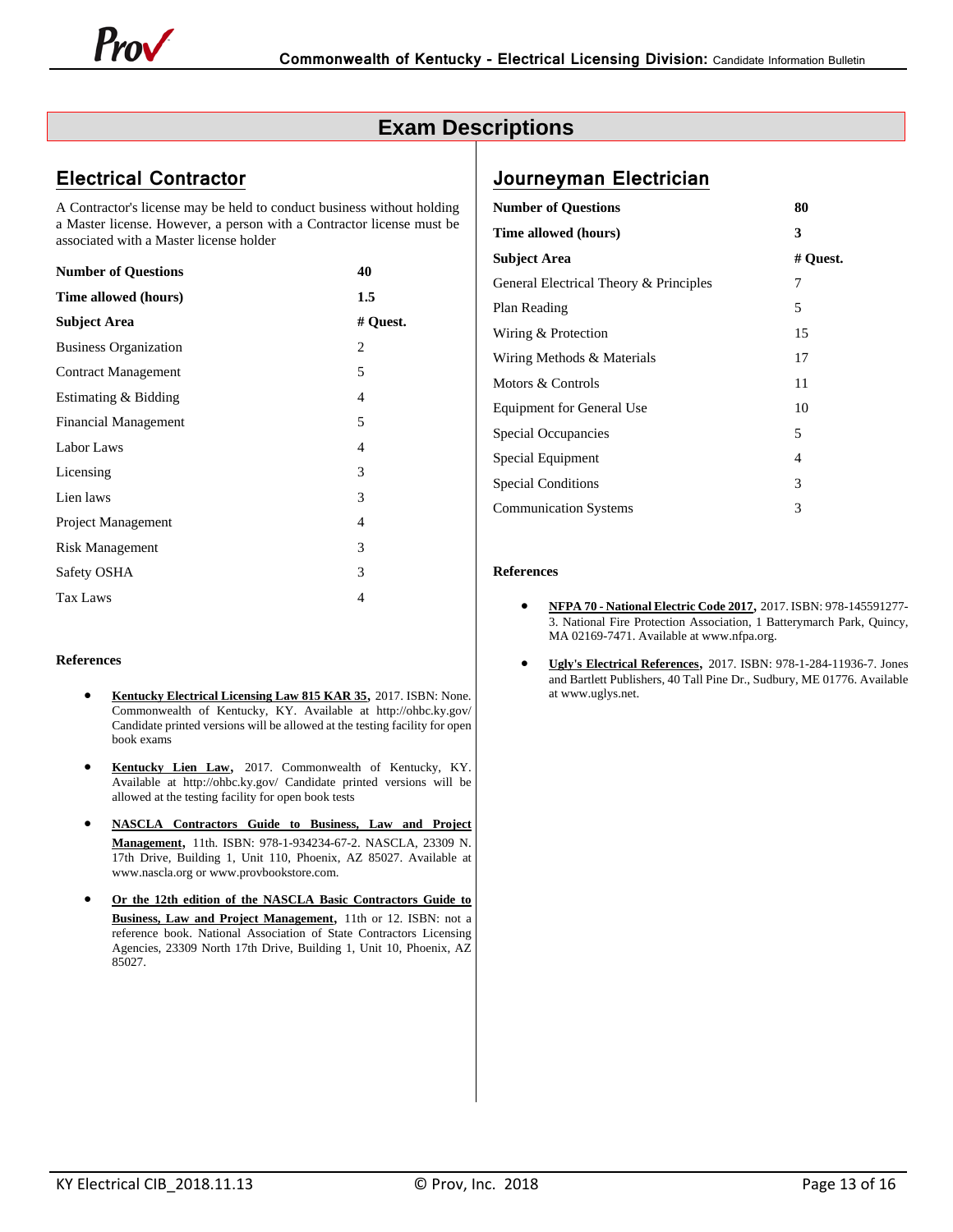### **Master Electrician**

| <b>Number of Questions</b>             | 100      |
|----------------------------------------|----------|
| Time allowed (hours)                   | 4        |
| <b>Subject Area</b>                    | # Quest. |
| General Electrical Theory & Principles | 7        |
| Plan Reading                           | 7        |
| Wiring & Protection                    | 15       |
| Wiring Methods & Materials             | 19       |
| Motors & Controls                      | 15       |
| Equipment for General Use              | 11       |
| Special Occupancies                    | 9        |
| Special Equipment                      | 6        |
| <b>Special Conditions</b>              | 6        |
| <b>Communication Systems</b>           | 5        |

#### **References**

- **NFPA 70 - National Electric Code 2017**, 2017. ISBN: 978-145591277- 3. National Fire Protection Association, 1 Batterymarch Park, Quincy, MA 02169-7471. Available at www.nfpa.org.
- **Ugly's Electrical References**, 2017. ISBN: 978-1-284-11936-7. Jones and Bartlett Publishers, 40 Tall Pine Dr., Sudbury, ME 01776. Available at www.uglys.net.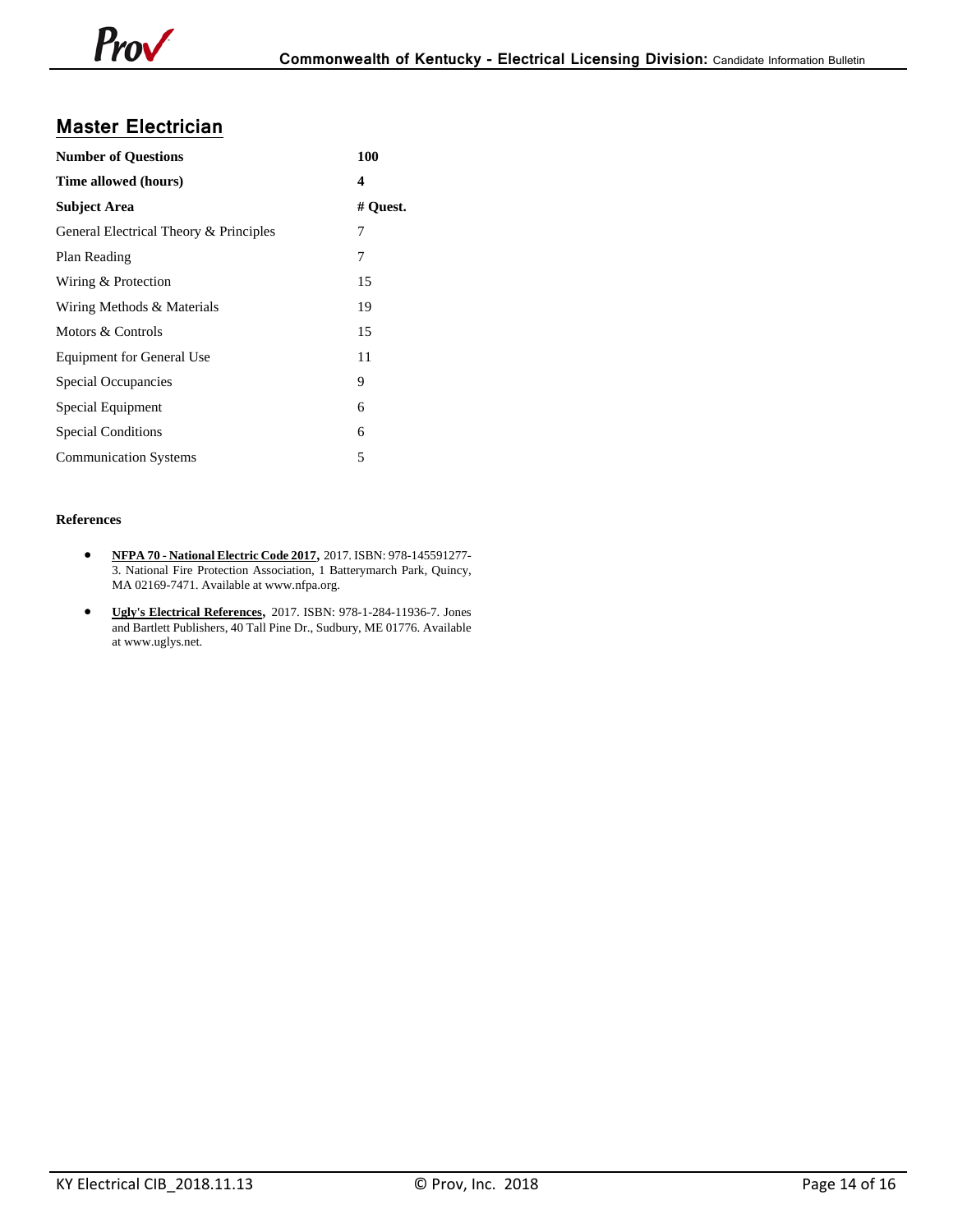

## **Candidate Instructions Handout**

<span id="page-14-0"></span>Please take a moment to read the following information (front and back). If you have any questions then please let your proctor know. Failure to follow these testing rules can have serious consequences. **Be advised, the testing center and testing room may be under video surveillance**.

#### **Testing Rules**

- Be courteous and do not disturb others.
- After you are seated, follow all the instructions given and verify the information presented to you. This information will include your name, candidate ID, exam name, and occasionally additional testing materials such as graphics.
- If you leave the testing room during the test, you must notify your proctor and turn in all your testing materials.
- If you take a restroom break the test time will continue to countdown and the lost time cannot be recovered.
- If your computer freezes, shuts down, or will not move to the next question notify your proctor immediately and they will be able to restart your exam without loss of available testing time.
- At the end of your test, remain seated, raise your hand and wait for the proctor to start the check-out process with you. Once all testing materials have been accounted for by your proctor, you may collect your belongings and leave the testing center.
- If permitted by your jurisdiction, you will receive your testing results today; otherwise, you'll be notified of your testing results by either Prov or your jurisdiction.

### **NO TALKING**

- **NO EATING**
- **NO DRINKING**
- **NO TOBACCO USE**
- **NO CELL PHONES**
- **NO ELECTRONIC DEVICES**
- **NO VISITORS**
- **NO CHEATING**
- **NO TAKING NOTES**
- **NO MARKING IN BOOKS**

#### **Reference Rules for Open Book Exams**

- Book title must be exact. *Exceptions:* Older/new editions are always permitted. Substitutes are allowed if listed in the Exam Details.
- Photocopied versions of a reference book are ONLY permitted when stated in the Exam Details.
- Permanent tabs such as gummed tabs, self-adhesive tabs with printable inserts, or insertable tab dividers (for three ring binders only) are permitted.
- Moveable items such as repositionable tabs or Postit notes are NOT permitted in a reference book.
- Books can have highlighting and underlining, however you cannot mark in your books during the test.
- Handwritten notes are ONLY allowed to be written in PEN in a reference book and ONLY prior to testing**.**
- Other documents (such as formula sheets or the Tom Henry and Kelly Indexes) or stickers (such as Ohm's Law) CANNOT be added, glued or taped to a reference book.

#### **Unethical behavior**

Individuals caught giving or receiving assistance during or after the examination, or caught using unauthorized materials during the examination will be reported to the Department. Those caught in the act of cheating will be dismissed from the examination and their testing results will be frozen. Furthermore, the candidate will forfeit the examination fees paid. Finally, anyone caught with test questions in their possession, either during or following the examination will be prosecuted by Prov for theft of copyrighted testing materials

**In the next few days, Prov will email you a link to our candidate experience survey; please let us know how we did!**